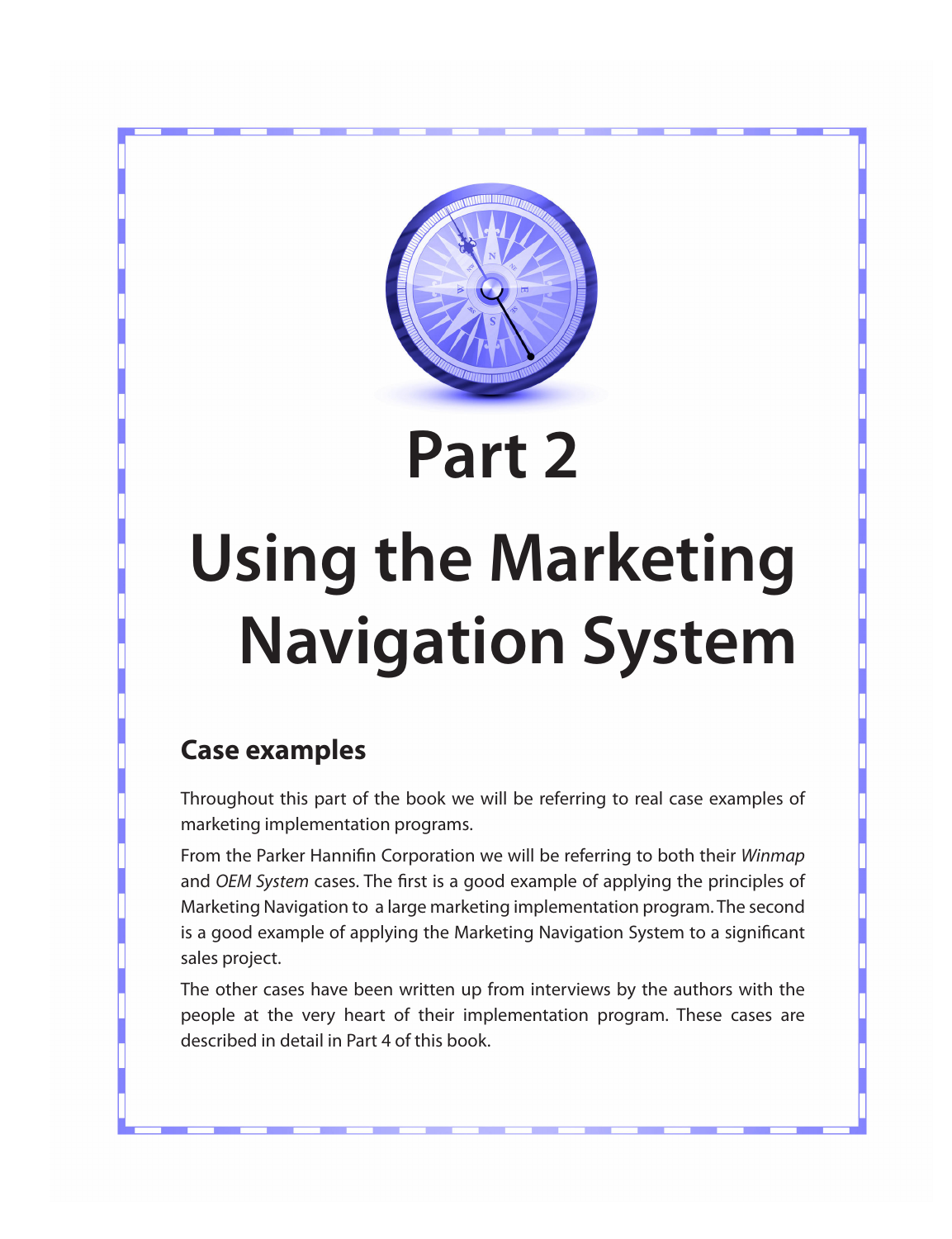# **4 How to plan your implementation journey**

*The great thing about not planning is that failure comes as a complete surprise and is not preceded by long periods of worry and depression.*

John Perton, Boston College

#### **Summary**

In this chapter we:

- $\blacksquare$  Explain how to complete the first phase of implementation
- Dig down to find the causes of implementation failure
- $\blacksquare$  Show the importance of doing a root cause analysis
- Discuss the importance of developing a change plan
- $\blacksquare$  Reveal how you can improve your implementation chances straight away.

## **Introduction**

This is the first phase of the implementation journey. In this phase you will need to understand what your marketing strategy (and plan) is seeking to achieve and then plan a route to get you there. This is done by being crystal clear about your marketing brief, diagnosing your current implementation issues, anticipating implementation problems ahead and planning your best route to success. This implementation plan is a vital additional element of an excellent marketing plan. Good work today will save many a weary night later.